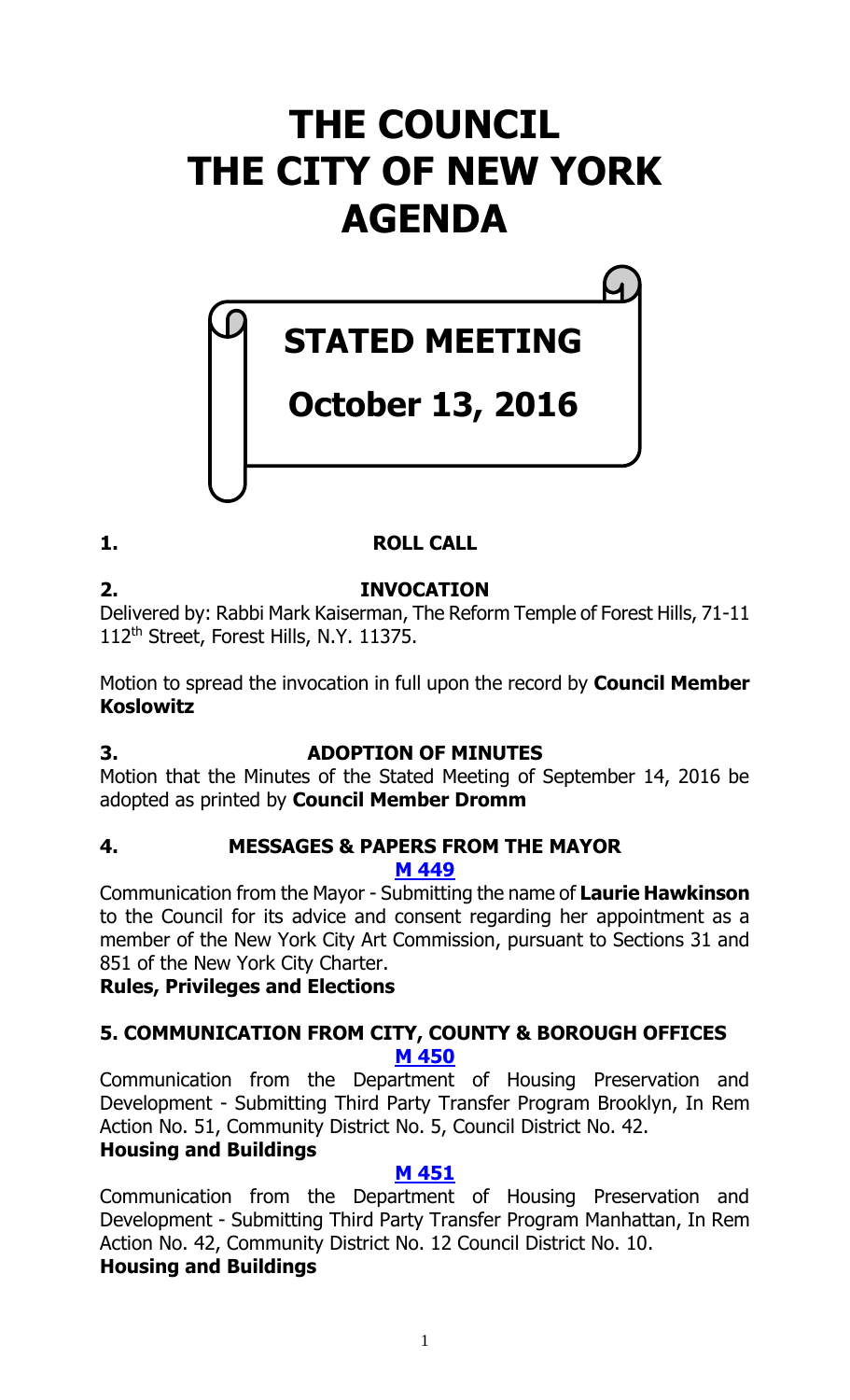#### **M [452](http://legistar.council.nyc.gov/LegislationDetail.aspx?ID=2858163&GUID=9591DA05-B2F7-4CA0-8013-CF4E3FCE8574&Options=ID|&Search=)**

Communication from the Kings County Democratic Committee recommending the name of **John Flateau** to the Council regarding his re-appointment to the New York City Board of Elections pursuant to § 3-204 of the New York State Election Law.

#### **Rules, Privileges and Elections**

#### **M [453](http://legistar.council.nyc.gov/LegislationDetail.aspx?ID=2858167&GUID=3528028A-1122-478C-A42C-F476FA721674&Options=ID|&Search=)**

Communication from the Queens County Democratic Committee recommending the name of **Jose M. Araujo** to the Council regarding his appointment to the New York City Board of Elections pursuant to § 3-204 of the New York State Election Law.

#### **Rules, Privileges and Elections**

**6. PETITIONS & COMMUNICATIONS**

None

**7. LAND USE CALL-UPS M [454](http://legistar.council.nyc.gov/LegislationDetail.aspx?ID=2858166&GUID=7175411E-83FD-4328-AC5F-7CF17840E1BB&Options=ID|&Search=)**

By the Chair of the Land Use Committee Council Member Greenfield: Pursuant to Rule 11.20(c) of the Council Rules and Section 197-d(b)(3) of the New York City Charter, the Council hereby resolves that the action of the City Planning Commission on Uniform Land Use Review Procedure application no. **C 160367 ZSX** shall be subject to Council review. This item is related to application nos. **C 160365 ZMX** and **N 160366 ZRX**, which are subject to Council review pursuant to Section 197-d(b)(1) of the New York City Charter. **Coupled on Call-Up Vote**

#### **M [455](http://legistar.council.nyc.gov/LegislationDetail.aspx?ID=2858176&GUID=88DA63B8-483B-4AC5-A74E-A63BBDC645B1&Options=ID|&Search=)**

By the Chair of the Land Use Committee Council Member Greenfield: Pursuant to Rule 11.20(c) of the Council Rules and Section 197-d(b)(3) of the New York City Charter, the Council hereby resolves that the action of the City Planning Commission on Uniform Land Use Review Procedure application no. **C 160368 ZSX** shall be subject to Council review. This item is related to application nos. **C 160365 ZMX** and **N 160366 ZRX** which are subject to Council review pursuant to Section 197-d(b)(1) of the New York City Charter. **Coupled on Call-Up Vote**

## **Roll Call**

- **8. COMMUNICATION FROM THE SPEAKER**
- **9. DISCUSSION OF GENERAL ORDERS**
- **10. REPORT OF SPECIAL COMMITTEES** None

2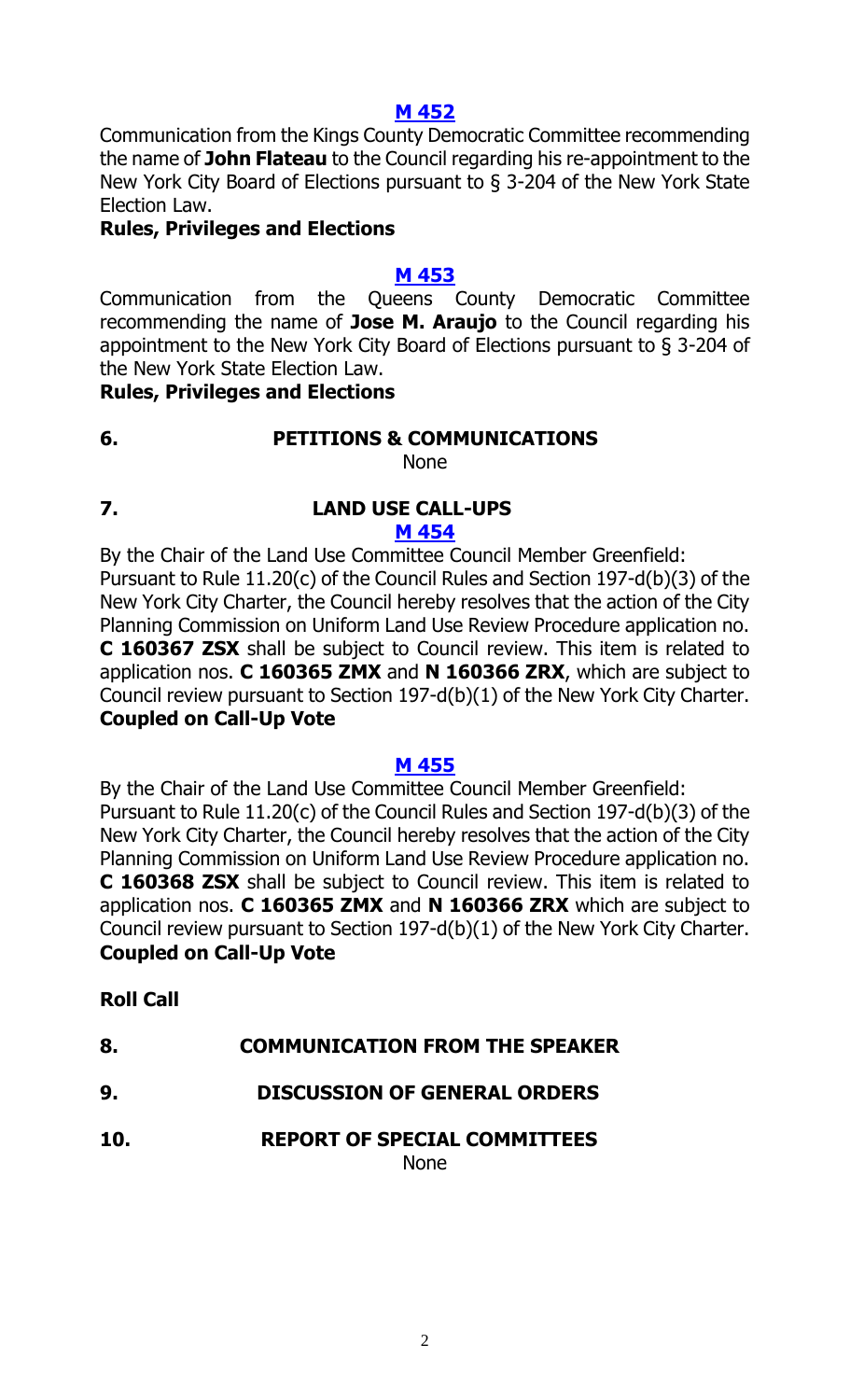#### **11. REPORTS OF STANDING COMMITTEES Report of the Committee on Civil Service and Labor [Int 1011-A](http://legistar.council.nyc.gov/LegislationDetail.aspx?ID=2516670&GUID=32017DE4-74C4-4A3F-AEC5-4BE115B7AC13&Options=Advanced&Search=)**

An Amended Local Law to amend the administrative code of the city of New York, in relation to a 90-day transition period for displaced food service workers.

# **Amended and Coupled on GO**

#### **Report of the Committee on Finance [Int 1282](http://legistar.council.nyc.gov/LegislationDetail.aspx?ID=2841493&GUID=8E6D1AFD-CB1C-4D88-9357-0B813C115671&Options=Advanced&Search=)**

A Local Law to amend the administrative code of the city of New York, in relation to authorizing an increase in the amount to be expended annually in eight business improvement districts and two special assessment districts. **Coupled on GO**

#### **Report of the Committee on General Welfare [Int 552-A](http://legistar.council.nyc.gov/LegislationDetail.aspx?ID=2073850&GUID=BA662CC7-718C-4363-9766-4CADA1B771CD&Options=Advanced&Search=)**

An Amended Local Law to amend the New York city charter, in relation to the collection of data regarding sexual orientation and gender identity. **Amended and Coupled on GO**

# **Report of the Committee on Governmental Operations Int [251-A](http://legistar.council.nyc.gov/LegislationDetail.aspx?ID=1709693&GUID=DF6A0998-A600-43B1-96FD-8C3F91F3A7B5&Options=Advanced&Search=)**

An Amended Local Law to amend the New York city charter, in relation to the collection of demographic data regarding ancestry and languages spoken. **Amended and Coupled on GO**

# **[Int 551-A](http://legistar.council.nyc.gov/LegislationDetail.aspx?ID=2073846&GUID=C2920C8B-B7ED-46C2-AFE7-A282C295D357&Options=Advanced&Search=)**

An Amended Local Law to amend the New York city charter, in relation to the collection of demographic data regarding multiracial identification. **Amended and Coupled on GO**

#### **Report of the Committee on Housing and Buildings [Int 1160](http://legistar.council.nyc.gov/LegislationDetail.aspx?ID=2693992&GUID=876F7164-3359-4398-AADF-11E141D3A1F5&Options=Advanced&Search=)**

A Local Law to amend the administrative code of the city of New York, in relation to the installation of sub-meters in certain tenant spaces. **Coupled on GO**

# **Int [1163-A](http://legistar.council.nyc.gov/LegislationDetail.aspx?ID=2693991&GUID=A327670F-8059-4202-B846-D08F8A791771&Options=Advanced&Search=)**

An Amended Local Law to amend the administrative code of the city of New York, in relation to expanding the list of buildings required to be benchmarked for energy and water efficiency.

## **Amended and Coupled on GO**

# **[Int 1165](http://legistar.council.nyc.gov/LegislationDetail.aspx?ID=2694010&GUID=FEBBCC18-E217-4324-8914-1206C6F65A10&Options=Advanced&Search=)**

A Local Law to amend the administrative code of the city of New York, in relation to upgrading lighting systems in certain buildings. **Coupled on GO**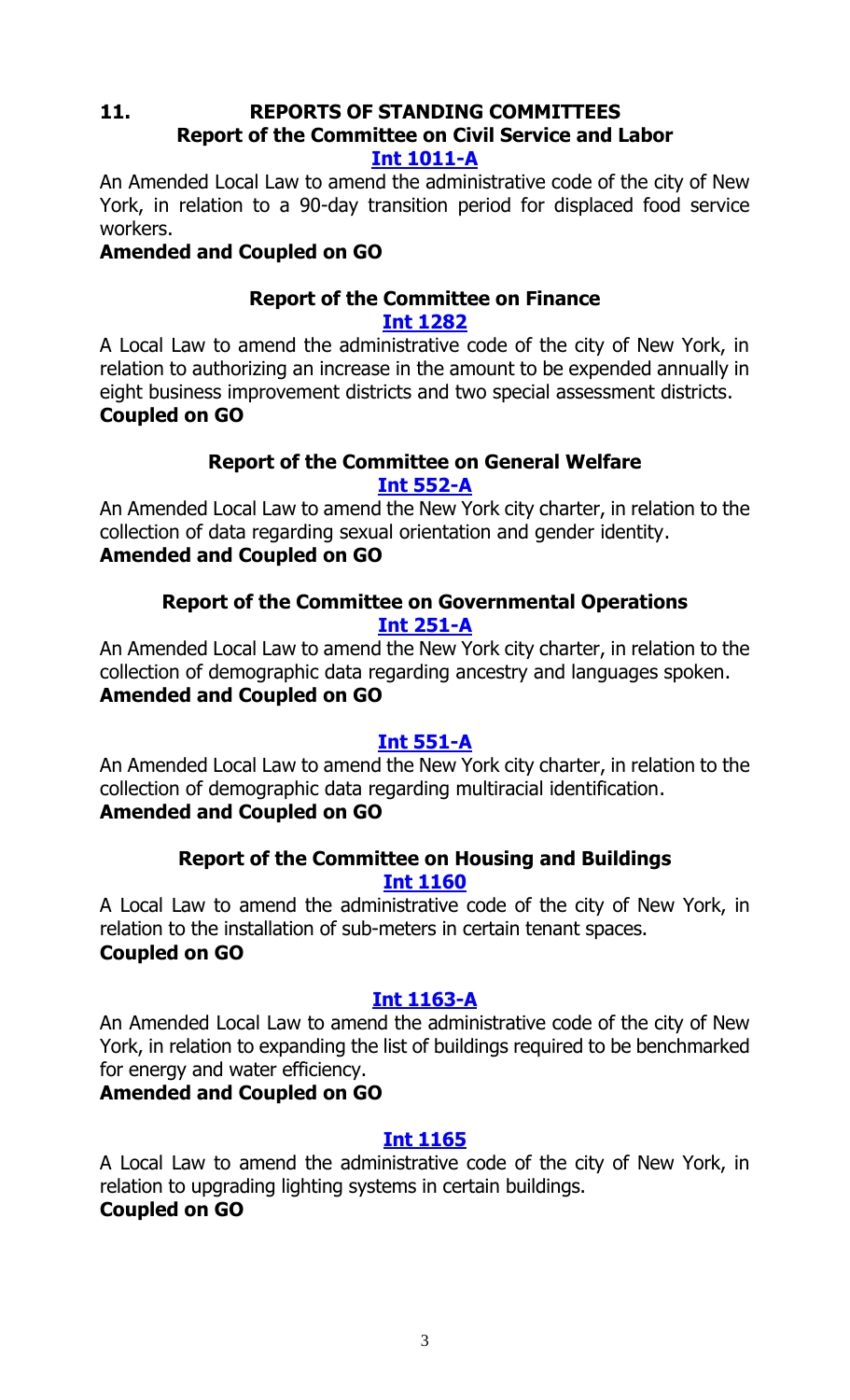#### **Report of the Committee on Land Use [L.U. 453](http://legistar.council.nyc.gov/LegislationDetail.aspx?ID=2813066&GUID=EB9E1046-E0AA-49F1-A542-1C0C051C6478&Options=Advanced&Search=) & Res [1251](http://legistar.council.nyc.gov/LegislationDetail.aspx?ID=2857866&GUID=A143FE05-0C2D-4CC3-AFA2-9278F838CED7&Options=ID|&Search=)**

Application No. **20175039 HAQ** submitted by the New York City Department of Housing Preservation and Development pursuant to Article 16 of the General Municipal Law for approval of a real property tax exemption, urban development action area project and waiver of the area designation requirement and Section 197-c and 197-d of the New York City Charter for thirteen properties located in Community Boards 12 and 13, Council District 27, Borough of Queens.

#### **Coupled on GO**

#### **[L.U. 475](http://legistar.council.nyc.gov/LegislationDetail.aspx?ID=2845422&GUID=31912A57-352E-422B-803B-AE211F933EB2&Options=Advanced&Search=)**

Application No. **N 160250 ZRX** submitted by MLK Plaza, LLC, pursuant to Section 201 of the New York City Charter, for an amendment of the Zoning Resolution of the City of New York, modifying Appendix F for the purpose of establishing a Mandatory Inclusionary Housing area on property located on either side of 147th Street between Austin Place and Southern Boulevard, Borough of the Bronx, Community Board 1, Council District 8.

Report of the Committee on Public Safety.

#### **Approved with Modifications and Referred to the City Planning Commission pursuant to Rule 11.70(b) of the Rules of the Council and Section 197-(d) of the New York City Charter.**

#### **[L.U. 476](http://legistar.council.nyc.gov/LegislationDetail.aspx?ID=2845423&GUID=A69F1C81-1BFD-475C-B85F-DD29C8B8EF16&Options=Advanced&Search=)**

Application No. **C 160251 ZMX** submitted by MLK Plaza, LLC, pursuant to Sections 197-c and 201 of the New York City Charter, for an amendment of the Zoning Map, Section No. 6c changing existing M1-2 and M1-3 districts to an R7X and C1-4 District, on property located on either side of 147th Street between Austin Place and Southern Boulevard, Borough of the Bronx, Community Board 1, Council District 8.

#### **Approved with Modifications and Referred to the City Planning Commission pursuant to Rule 11.70(b) of the Rules of the Council and Section 197-(d) of the New York City Charter.**

#### **[L.U. 477](http://legistar.council.nyc.gov/LegislationDetail.aspx?ID=2845425&GUID=5A0B69B7-48E4-4D8B-9B65-747D7CD6F5DF&Options=Advanced&Search=) & Res [1252](http://legistar.council.nyc.gov/LegislationDetail.aspx?ID=2857869&GUID=C698A7E8-905E-450E-94CA-8550FE088618&Options=ID|&Search=)**

Application No. **C 160148 ZSM** submitted by 221 W29 Residential LLC pursuant to Sections 197-c and 201 of the New York City Charter for the grant of a special permit pursuant to Section 13-45 and 13-451 of the Zoning Resolution to allow an attended accessory off-street parking garage with a maximum capacity of 45 spaces in portions of a proposed mixed use building on property located at 217 West 29th Street, Borough of Manhattan, Community Board 5, Council District 3. This application is subject to review and action by the Land Use Committee only if appealed to the Council pursuant to Charter Section 197-d(b)(2) or called up by vote of the Council pursuant to Charter Section 197-d(b)(3).

#### **Coupled on GO**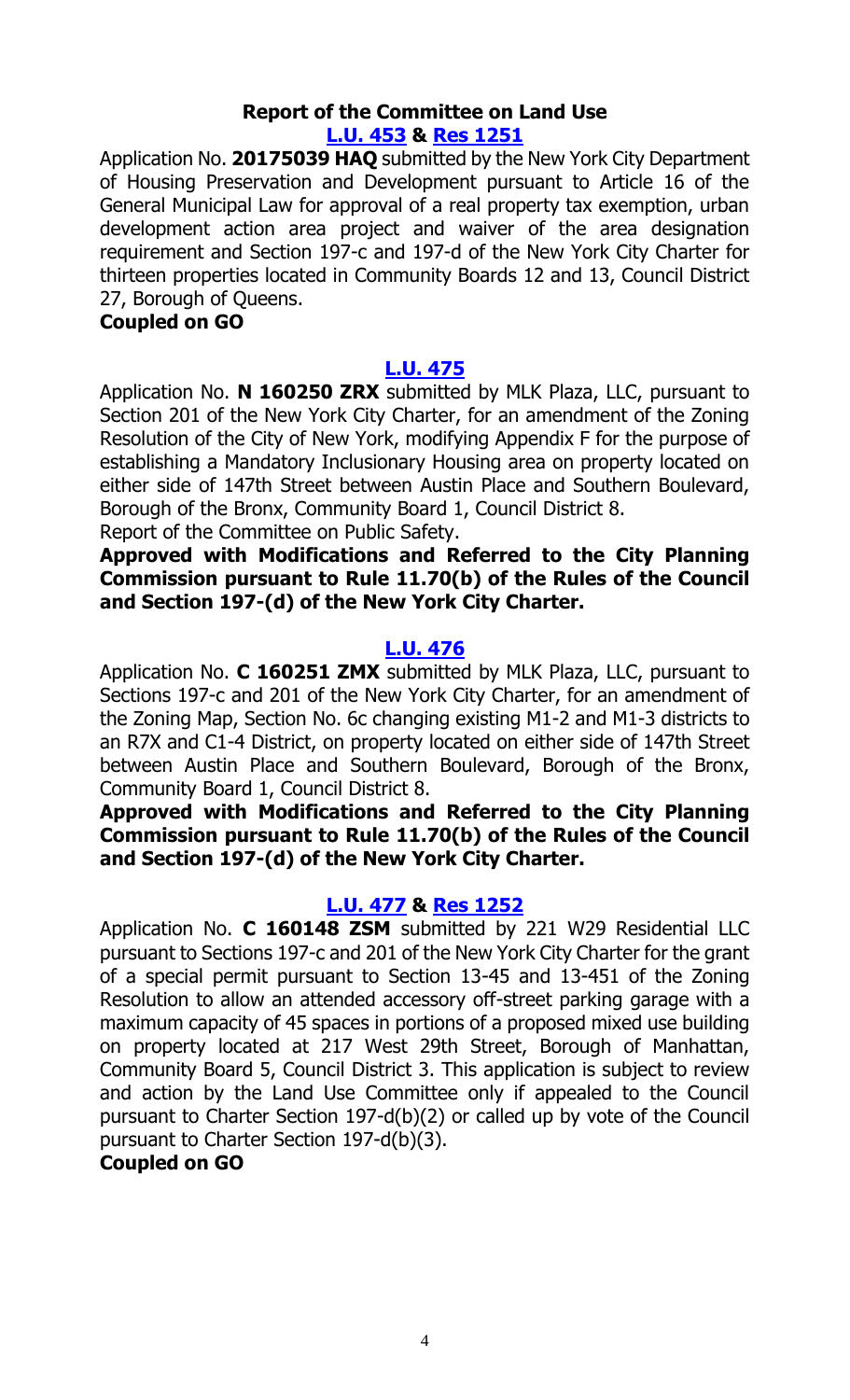#### **[L.U. 478](http://legistar.council.nyc.gov/LegislationDetail.aspx?ID=2845426&GUID=1AD05EB1-FA4B-4013-A165-AB085F19FA71&Options=Advanced&Search=) & Res [1253](http://legistar.council.nyc.gov/LegislationDetail.aspx?ID=2857873&GUID=214F39C3-29FA-4CA5-B597-BA7528688BE0&Options=ID|&Search=)**

Application No. **N 160147 ZRM** submitted by 221 W29 Residential LLC pursuant to Section 201 of the New York City Charter, for an amendment of the Zoning Resolution of the City of New York, establishing Section 42-486 relating to streetscape provisions in M1-6D districts in Community Board 5, Borough of the Manhattan, Council District 3.

#### **Coupled on GO**

#### **[L.U. 480](http://legistar.council.nyc.gov/LegislationDetail.aspx?ID=2845429&GUID=6BE164DA-9A70-4617-8708-EE1BEB2B7F25&Options=Advanced&Search=) & Res [1254](http://legistar.council.nyc.gov/LegislationDetail.aspx?ID=2857877&GUID=99E4AE82-6590-4847-9648-BD9BE638DAA5&Options=ID|&Search=)**

Application No. **C 160219 ZMQ** submitted by Rockaway Beach Hotel, LLC pursuant to Sections 197-c and 201 of the New York City Charter, for an amendment of the Zoning Map, Section No. 30b changing an existing R5B and C1-3 District to a R6A and C2-5 District, on property bounded by Rockaway Beach Boulevard, Beach 108th Street, Rockaway Beach Drive, and Beach 109th Street, Borough of the Queens, Community Board 14, Council District 32.

#### **Coupled on GO**

#### **[L.U. 481](http://legistar.council.nyc.gov/LegislationDetail.aspx?ID=2845430&GUID=F73EB92A-5DC5-47D7-9C7F-4AE45BDFDD7F&Options=Advanced&Search=) & Res [1255](http://legistar.council.nyc.gov/LegislationDetail.aspx?ID=2857878&GUID=DFEE4F2B-5589-4383-9213-34A39E10AFD3&Options=ID|&Search=)**

Application No. **N 160220 ZRQ** submitted by Rockaway Beach Hotel, LLC, pursuant to Section 201 of the New York City Charter, for an amendment of the Zoning Resolution of the City of New York, modifying Appendix F for the purpose of establishing a Mandatory Inclusionary Housing area on property bounded by Rockaway Beach Boulevard, Beach 108th Street, Rockaway Beach Drive, and Beach 109th Street, Borough of the Queens, Community Board 14, Council District 32.

## **Coupled on GO**

## **[L.U. 489](http://legistar.council.nyc.gov/LegislationDetail.aspx?ID=2845438&GUID=5E3B3CEB-B23D-49AB-BA75-1109AA1F9281&Options=Advanced&Search=)**

Application No. **N 160377 ZRK** submitted by Community Board 10, Brooklyn, pursuant to Section 201 of the New York City Charter, for an amendment of the Zoning Resolution of the City of New York, concerning Section 73-622 (Enlargement of single- and two-family detached and semi-detached residences), Borough of Brooklyn, Community Board 10, Council District 43 and 38.

**Approved with Modifications and Referred to the City Planning Commission pursuant to Rule 11.70(b) of the Rules of the Council and Section 197-(d) of the New York City Charter.**

#### **[L.U. 490](http://legistar.council.nyc.gov/LegislationDetail.aspx?ID=2845439&GUID=0ADC2C60-A802-497A-8020-1CF6096B7A75&Options=Advanced&Search=) & Res [1256](http://legistar.council.nyc.gov/LegislationDetail.aspx?ID=2857880&GUID=136EC537-75A4-4378-AB4B-1F92D3625A32&Options=ID|&Search=)**

Application No. **C 160194 ZMM** submitted by 1968 Second Avenue Realty LLC pursuant to Sections 197-c and 201 of the New York City Charter for an amendment of the Zoning Map, Section No. 6b, establishing within an existing R7A district a C1-5 District, on property located in the vicinity of Second Avenue and East 101st Street, Borough of Manhattan, Community Board 11, Council District 8.

**Coupled on GO**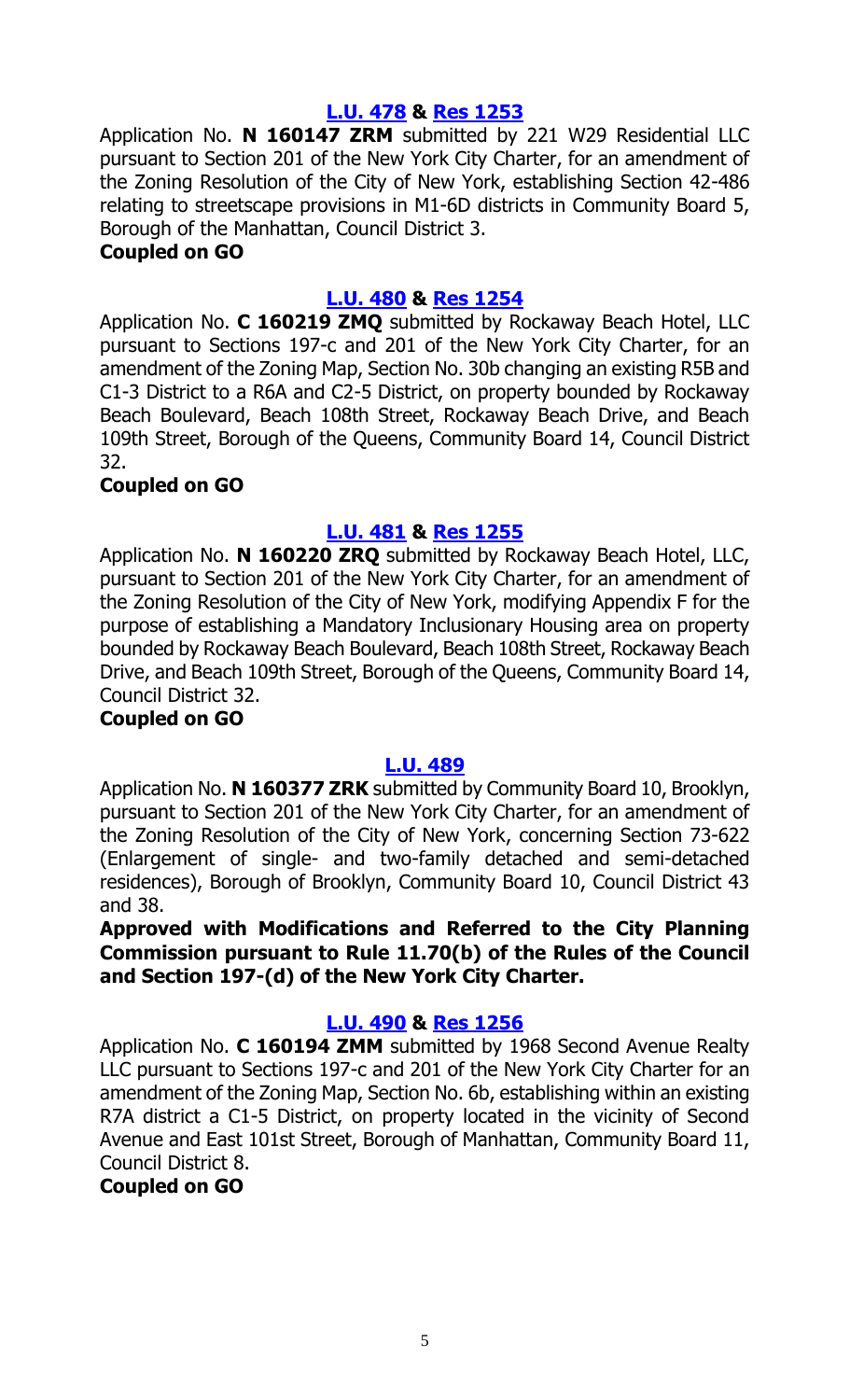#### **[L.U. 491](http://legistar.council.nyc.gov/LegislationDetail.aspx?ID=2845440&GUID=9440D1BB-903C-4D74-B5A9-50F36CB64A66&Options=Advanced&Search=) & Res [1257](http://legistar.council.nyc.gov/LegislationDetail.aspx?ID=2857884&GUID=42B38CBB-1164-4759-9A8E-4DC0006D5C17&Options=ID|&Search=)**

Application No. **C 160033 ZMQ** submitted by Gleitman Realty Associates pursuant to Sections 197-c and 201 of the New York City Charter, for an amendment of the Zoning Map, Section No. 31a, establishing within an existing R5 District a C1-3 District, on property bounded by Heyson Road, Seagirt Boulevard, and Beach 13th Street, Borough of Queens, Community Board 14, Council District 31.

#### **Coupled on GO**

#### **[L.U. 492](http://legistar.council.nyc.gov/LegislationDetail.aspx?ID=2845441&GUID=89259CD6-0019-442F-85A5-DEA2790BD7FC&Options=Advanced&Search=) & Res [1258](http://legistar.council.nyc.gov/LegislationDetail.aspx?ID=2857887&GUID=072439F2-A26D-4329-BFE5-9605F54896CE&Options=ID|&Search=)**

Application No. **C 160351 ZMQ** submitted by Gleitman Realty Associates pursuant to Sections 197-c and 201 of the New York City Charter, for an amendment of the Zoning Map, Section No. 31a, changing an existing R4-1 District to an R5 and C1-3 District, on property in the vicinity of Seagirt Boulevard and Fernside Place, Borough of Queens, Community Board 14, Council District 31.

#### **Coupled on GO**

#### **Report of the Committee on Public Safety [Int 728-B](http://legistar.council.nyc.gov/LegislationDetail.aspx?ID=2253285&GUID=9AB6D2CA-2AC6-42A0-832A-45662D092016&Options=Advanced&Search=)**

An Amended Local Law to amend the administrative code of the city of New York, in relation to requiring the publication of the NYPD patrol guide, and to repeal paragraph 2 of subdivision a of section 14-150 of the administrative code of the city of New York, relating to quarterly submission of the NYPD patrol guide.

#### **Amended and Coupled on GO**

#### **[Int 959-B](http://legistar.council.nyc.gov/LegislationDetail.aspx?ID=2478381&GUID=9EFD230F-B5DF-4C0E-BAEC-1C384B540689&Options=Advanced&Search=)**

An Amended Local Law to amend the administrative code of the city of New York, in relation to requiring the police department to report on hate crime statistics.

#### **Amended and Coupled on GO**

#### **12. GENERAL ORDER CALENDAR**

Commissioner of Deeds **Coupled on GO**

#### **COUPLED ON GENERAL ORDER CALENDAR Civil Service and Labor**

**[Int 1011-A](http://legistar.council.nyc.gov/LegislationDetail.aspx?ID=2516670&GUID=32017DE4-74C4-4A3F-AEC5-4BE115B7AC13&Options=Advanced&Search=) -** 90-day transition period for displaced food service workers. **A and GO**

#### **Finance**

**[Int 1282](http://legistar.council.nyc.gov/LegislationDetail.aspx?ID=2841493&GUID=8E6D1AFD-CB1C-4D88-9357-0B813C115671&Options=Advanced&Search=)** - Increase in the annual expenditure for Business Improvement and Special Assessment Districts.

**GO**

#### **General Welfare**

**[Int 552-A](http://legistar.council.nyc.gov/LegislationDetail.aspx?ID=2073850&GUID=BA662CC7-718C-4363-9766-4CADA1B771CD&Options=Advanced&Search=) -** Collection of data regarding sexual orientation and gender identity. **A and GO**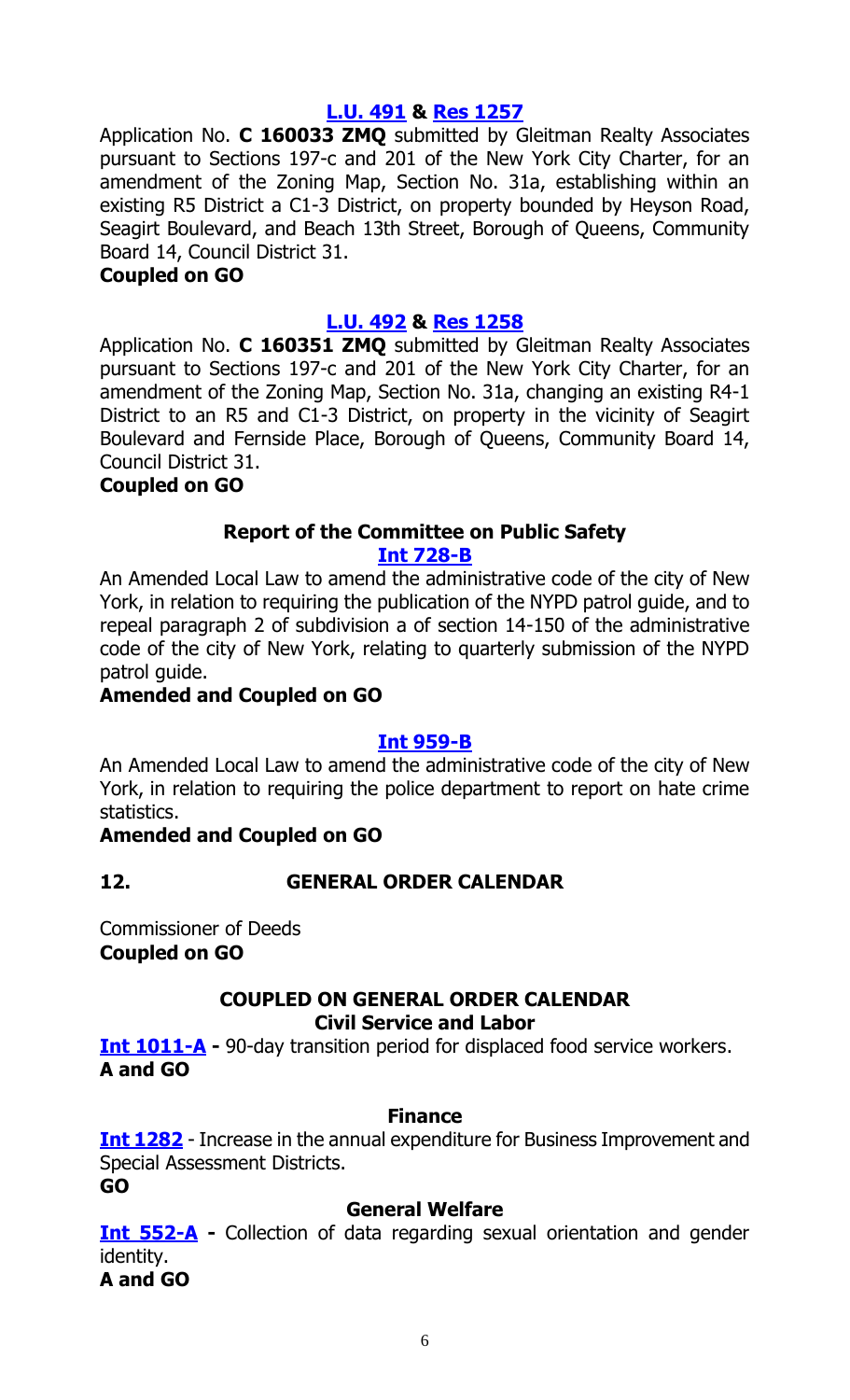#### **Governmental Operations**

**Int [251-A](http://legistar.council.nyc.gov/LegislationDetail.aspx?ID=1709693&GUID=DF6A0998-A600-43B1-96FD-8C3F91F3A7B5&Options=Advanced&Search=) -** Collection of demographic data regarding ancestry and languages spoken.

**A and GO**

**[Int 551-A](http://legistar.council.nyc.gov/LegislationDetail.aspx?ID=2073846&GUID=C2920C8B-B7ED-46C2-AFE7-A282C295D357&Options=Advanced&Search=) -** Collection of demographic data regarding multiracial identification.

**A and GO**

#### **Housing and Buildings**

**[Int 1160](http://legistar.council.nyc.gov/LegislationDetail.aspx?ID=2693992&GUID=876F7164-3359-4398-AADF-11E141D3A1F5&Options=Advanced&Search=) -** Installation of sub-meters in certain tenant spaces.

**GO**

**Int [1163-A](http://legistar.council.nyc.gov/LegislationDetail.aspx?ID=2693991&GUID=A327670F-8059-4202-B846-D08F8A791771&Options=Advanced&Search=)** - Expanding the list of buildings required to be benchmarked for energy and water efficiency.

#### **A and GO**

**[Int 1165](http://legistar.council.nyc.gov/LegislationDetail.aspx?ID=2694010&GUID=FEBBCC18-E217-4324-8914-1206C6F65A10&Options=Advanced&Search=) -** Upgrading lighting systems in certain buildings.

**GO**

#### **Land Use**

**[L.U. 453](http://legistar.council.nyc.gov/LegislationDetail.aspx?ID=2813066&GUID=EB9E1046-E0AA-49F1-A542-1C0C051C6478&Options=Advanced&Search=) & Res [1251](http://legistar.council.nyc.gov/LegislationDetail.aspx?ID=2857866&GUID=A143FE05-0C2D-4CC3-AFA2-9278F838CED7&Options=Advanced&Search=) -** App. **20175039 HAQ**, Real Property Tax Exemption, Queens, Community Boards 12 and 13, Council District 27.

**GO**

**[L.U. 477](http://legistar.council.nyc.gov/LegislationDetail.aspx?ID=2845425&GUID=5A0B69B7-48E4-4D8B-9B65-747D7CD6F5DF&Options=Advanced&Search=) & Res [1252](http://legistar.council.nyc.gov/LegislationDetail.aspx?ID=2857869&GUID=C698A7E8-905E-450E-94CA-8550FE088618&Options=Advanced&Search=) -** App. **C 160148 ZSM**, Zoning Resolution, Manhattan, Community Board 5, Council District 3.

**GO**

**[L.U. 478](http://legistar.council.nyc.gov/LegislationDetail.aspx?ID=2845426&GUID=1AD05EB1-FA4B-4013-A165-AB085F19FA71&Options=Advanced&Search=) & Res [1253](http://legistar.council.nyc.gov/LegislationDetail.aspx?ID=2857873&GUID=214F39C3-29FA-4CA5-B597-BA7528688BE0&Options=Advanced&Search=) -** App. **N 160147 ZRM**, Zoning Resolution, Manhattan, Community Board 5, Council District 3.

**GO**

**[L.U. 480](http://legistar.council.nyc.gov/LegislationDetail.aspx?ID=2845429&GUID=6BE164DA-9A70-4617-8708-EE1BEB2B7F25&Options=Advanced&Search=) & Res [1254](http://legistar.council.nyc.gov/LegislationDetail.aspx?ID=2857877&GUID=99E4AE82-6590-4847-9648-BD9BE638DAA5&Options=Advanced&Search=) -** App. **C 160219 ZMQ**, Zoning Map, Queens, Community Board 14, Council District 32.

**GO**

**[L.U. 481](http://legistar.council.nyc.gov/LegislationDetail.aspx?ID=2845430&GUID=F73EB92A-5DC5-47D7-9C7F-4AE45BDFDD7F&Options=Advanced&Search=) & Res [1255](http://legistar.council.nyc.gov/LegislationDetail.aspx?ID=2857878&GUID=DFEE4F2B-5589-4383-9213-34A39E10AFD3&Options=Advanced&Search=) -** App. **N 160220 ZRQ**, Zoning Resolution, Queens, Community Board 14, Council District 32.

**GO**

**[L.U. 490](http://legistar.council.nyc.gov/LegislationDetail.aspx?ID=2845439&GUID=0ADC2C60-A802-497A-8020-1CF6096B7A75&Options=Advanced&Search=) & Res [1256](http://legistar.council.nyc.gov/LegislationDetail.aspx?ID=2857880&GUID=136EC537-75A4-4378-AB4B-1F92D3625A32&Options=Advanced&Search=) -** App. **C 160194 ZMM**, Zoning Map, Manhattan, Community Board 11, Council District 8.

**GO**

**[L.U. 491](http://legistar.council.nyc.gov/LegislationDetail.aspx?ID=2845440&GUID=9440D1BB-903C-4D74-B5A9-50F36CB64A66&Options=Advanced&Search=) & Res [1257](http://legistar.council.nyc.gov/LegislationDetail.aspx?ID=2857884&GUID=42B38CBB-1164-4759-9A8E-4DC0006D5C17&Options=Advanced&Search=) -** App. **C 160033 ZMQ**, Zoning Map, Queens, Community Board 14, Council District 31.

**GO**

**[L.U. 492](http://legistar.council.nyc.gov/LegislationDetail.aspx?ID=2845441&GUID=89259CD6-0019-442F-85A5-DEA2790BD7FC&Options=Advanced&Search=) & Res [1258](http://legistar.council.nyc.gov/LegislationDetail.aspx?ID=2857887&GUID=072439F2-A26D-4329-BFE5-9605F54896CE&Options=Advanced&Search=) -** App. **C 160351 ZMQ**, Zoning Map, Queens, Community Board 14, Council District 31.

**GO**

# **Public Safety**

**[Int 728-B](http://legistar.council.nyc.gov/LegislationDetail.aspx?ID=2253285&GUID=9AB6D2CA-2AC6-42A0-832A-45662D092016&Options=Advanced&Search=) -** Publication of the NYPD patrol guide.

**A and GO**

**[Int 959-B](http://legistar.council.nyc.gov/LegislationDetail.aspx?ID=2478381&GUID=9EFD230F-B5DF-4C0E-BAEC-1C384B540689&Options=Advanced&Search=) -** Requiring the police department to report on hate crime statistics.

**A and GO**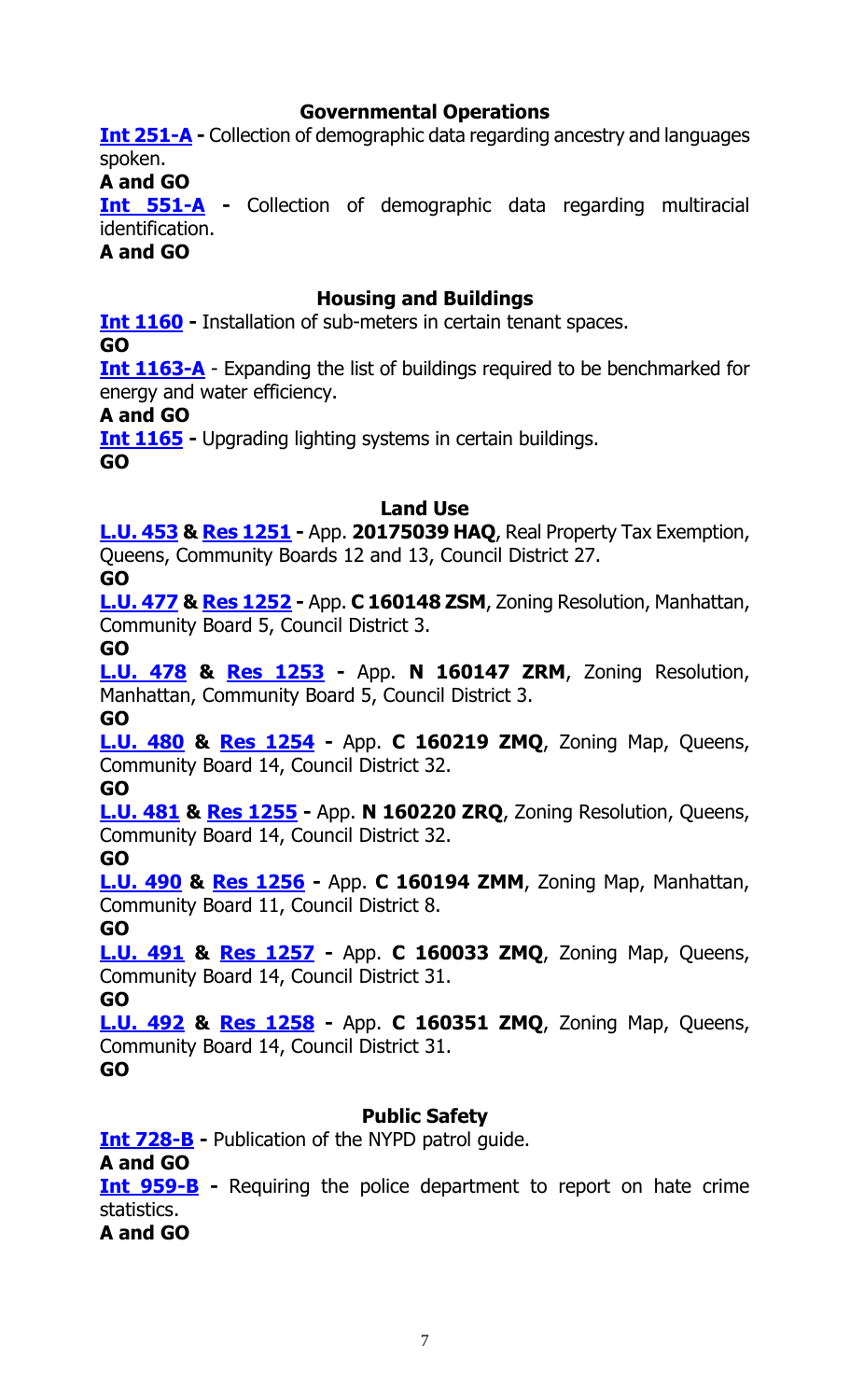# **GENERAL ORDER CALENDAR**

Commissioner of Deeds **GO**

# **Roll Call**

#### **13. INTRODUCTION & READING OF BILLS** See Attached

- **14. DISCUSSION OF RESOLUTIONS**
- **15. RESOLUTIONS [Res 472](http://legistar.council.nyc.gov/LegislationDetail.aspx?ID=2073847&GUID=896A1229-34E6-42AE-8670-507039ECCC44&Options=Advanced&Search=)**

Resolution calling on the state and federal governments to amend their official forms and databases to accommodate multiracial identification in all instances where racial identification is required.

# **Adopted by the Committee on Governmental Operations**

#### **[Res 1230](http://legistar.council.nyc.gov/LegislationDetail.aspx?ID=2846619&GUID=0170CB46-9498-4EDD-A4A1-B618657C00F2&Options=Advanced&Search=)**

Resolution declaring support for Muslim communities, affirming the religious pluralism of the United States, and urging all residents to stand together for peace and understanding.

# **Adopted by the Committee on Cultural Affairs, Libraries and International Intergroup Relations**

#### **[Res 1231](http://legistar.council.nyc.gov/LegislationDetail.aspx?ID=2846583&GUID=57A69A8D-37B8-4909-8588-B3D16FE6370A&Options=Advanced&Search=)**

Resolution calling on the U.S. Department of Housing and Urban Development to exclude New York City, and other cities with a housing vacancy rate below 5%, from the Proposed Rule on Small Area Fair Market Rents.

# **Adopted by the Committee on Public Housing**

- **16. GENERAL DISCUSSION**
- **17. EXTENSION OF REMARKS**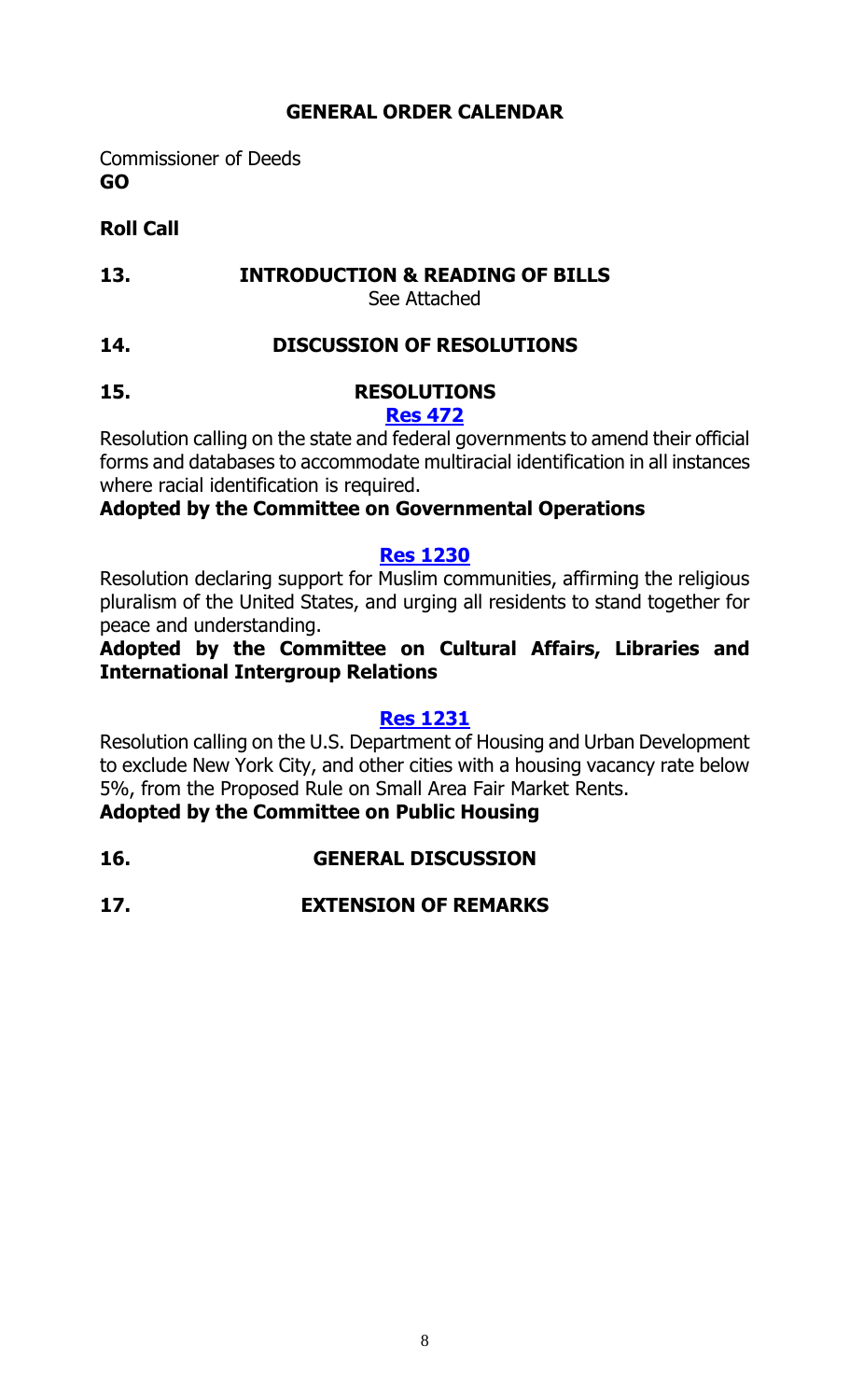# **INTRODUCTION AND READING OF BILLS**

**[Int 1291](http://legistar.council.nyc.gov/LegislationDetail.aspx?ID=2858174&GUID=F3526568-DD2B-4231-B66E-10B89BE4EFDD&Options=ID|&Search=)**

By Council Member Cohen:

A Local Law to amend the administrative code of the city of New York, in relation to city planning commission permits in Special Natural Area Districts. **Land Use**

# **[Res 1244](http://legistar.council.nyc.gov/LegislationDetail.aspx?ID=2858173&GUID=BDD84884-34CB-4F83-A8F7-63096B4D4FAE&Options=ID%7c&Search=)**

By Council Member Cohen:

Resolution calling upon the New York State Legislature to pass, and the Governor to sign, legislation prohibiting marriage under the age of 18, without exceptions.

#### **State and Federal Legislation**

## **[Int 1292](http://legistar.council.nyc.gov/LegislationDetail.aspx?ID=2858175&GUID=4A2B57B3-9D50-4BF7-8446-692B04334FF5&Options=ID|&Search=)**

By Council Member Constantinides:

A Local Law to amend the New York city charter, in relation to requiring city agencies to accept procurement invoices electronically.

#### **Contracts**

#### **[Res 1245](http://legistar.council.nyc.gov/LegislationDetail.aspx?ID=2858017&GUID=499D774E-D3AD-415B-ABE7-89E075403568&Options=ID|&Search=)**

By Council Member Constantinides:

Resolution calling on the United States Congress to pass and the President to sign bill S.3074, the Climate Change Education Act.

# **Environmental Protection**

#### **[Int 1293](http://legistar.council.nyc.gov/LegislationDetail.aspx?ID=2858188&GUID=66758679-6095-4F66-B255-BCFE61A7AE8F&Options=ID|&Search=)**

By Council Member Cornegy:

A Local Law to amend the administrative code of the city of New York, in relation to registration of commercial leases.

#### **Housing and Buildings**

## **[Int 1294](http://legistar.council.nyc.gov/LegislationDetail.aspx?ID=2858189&GUID=A1F90F42-F939-41F1-9E2A-737036939DB1&Options=ID|&Search=)**

By Council Member Crowley:

A Local Law to amend the administrative code of the city of New York, in relation to requiring the fire department to report on the use and type of smoke detectors and smoke alarms in fire-related deaths.

## **Fire and Criminal Justice Services**

## **[Int 1295](http://legistar.council.nyc.gov/LegislationDetail.aspx?ID=2856605&GUID=034D3EF8-65CB-403C-B315-0459DD603437&Options=ID|&Search=)**

By Council Members Cumbo and Van Bramer:

A Local Law to amend the New York city charter, in relation to requiring the department of cultural affairs to report on percent for art projects.

## **Cultural Affairs, Libraries and International Intergroup Relations**

#### **[Int 1296](http://legistar.council.nyc.gov/LegislationDetail.aspx?ID=2845907&GUID=9309BFC8-E008-4711-B28D-C2E4DD72A915&Options=ID|&Search=)**

By Council Members Cumbo and Van Bramer:

A Local Law to amend the New York city charter, in relation to the percent for art program.

#### **Cultural Affairs, Libraries and International Intergroup Relations**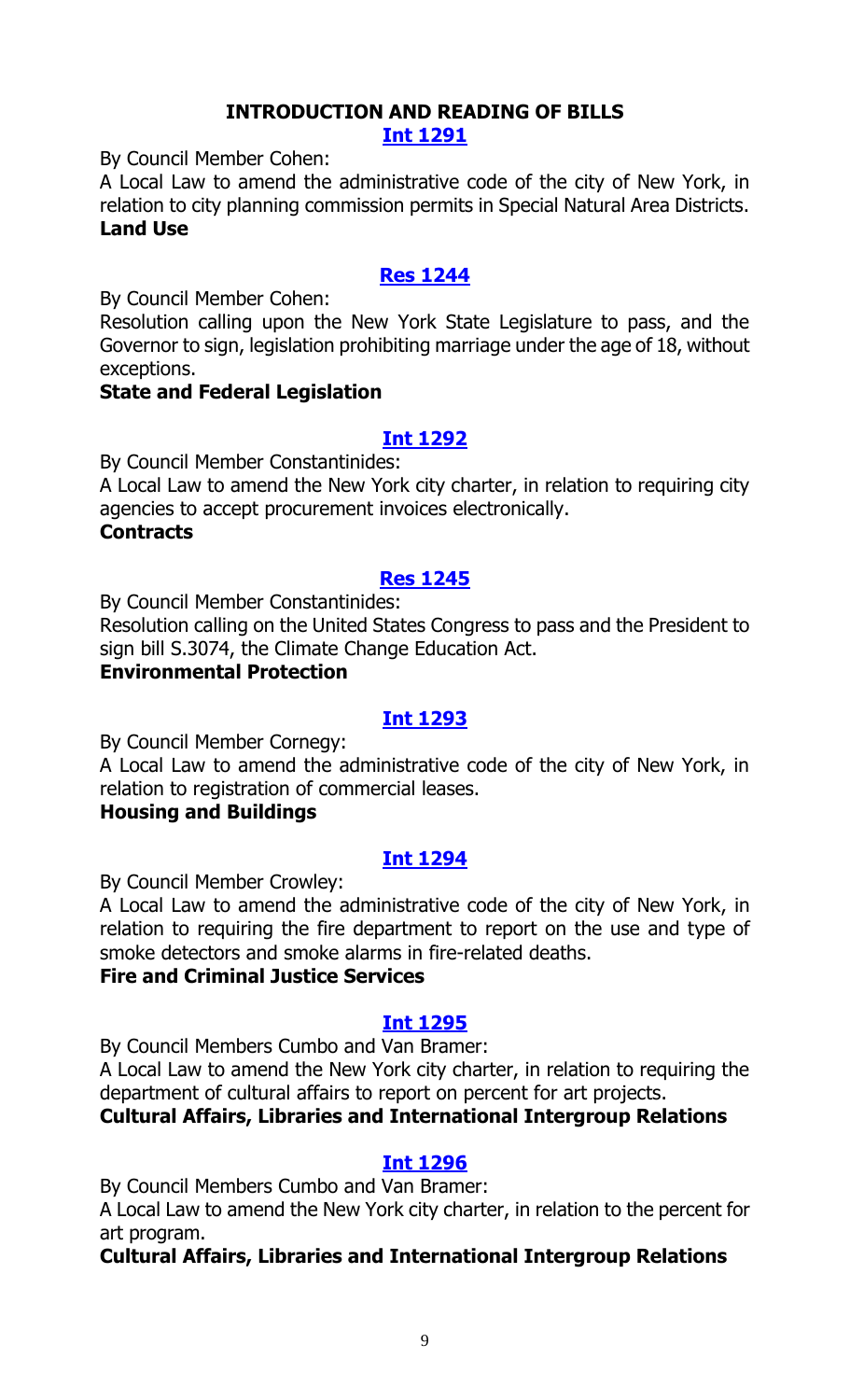#### **[Int 1297](http://legistar.council.nyc.gov/LegislationDetail.aspx?ID=2855583&GUID=96282ED6-C159-4CB5-87D1-763FE95B2526&Options=ID|&Search=)**

By Council Member Cumbo and Van Bramer:

A Local Law to amend the New York city charter, in relation to outreach and education regarding public art opportunities.

#### **Cultural Affairs, Libraries and International Intergroup Relations**

#### **[Int 1298](http://legistar.council.nyc.gov/LegislationDetail.aspx?ID=2858230&GUID=963DC7E6-5957-4BAA-96CE-B54DC50D5C55&Options=ID|&Search=)**

By Council Members Deutsch and King:

A Local Law to amend the administrative code of the city of New York, in relation to requiring the department of sanitation to remove fallen tree limbs, branches and vegetation that obstruct streets and sidewalks as a result of inclement weather.

#### **Sanitation and Solid Waste Management**

#### **[Int 1299](http://legistar.council.nyc.gov/LegislationDetail.aspx?ID=2858233&GUID=DA23BF06-8D41-4AC8-A0D9-65D769503B4B&Options=ID|&Search=)**

By Council Member Espinal:

A Local Law to amend the administrative code of the city of New York, in relation to certificate of authority to collect state sales tax as required for mobile food vendors.

#### **Consumer Affairs**

#### **[Res 1246](http://legistar.council.nyc.gov/LegislationDetail.aspx?ID=2858231&GUID=B28F741A-323A-43CB-9AC9-4250A6944B7F&Options=ID|&Search=)**

By Council Member Eugene:

Resolution calling on the United States Congress and New York State Legislature to deploy resources for the prevention of Zika in the Caribbean. **Health** 

#### **[Int 1300](http://legistar.council.nyc.gov/LegislationDetail.aspx?ID=2858229&GUID=21B486A2-BF64-4C7D-A858-5707A07AA2E9&Options=ID|&Search=)**

By Council Member Garodnick:

A Local Law to amend the administrative code of the city of New York, in relation to public access to noise mitigation plans.

#### **Environmental Protection**

#### **[Res 1247](http://legistar.council.nyc.gov/LegislationDetail.aspx?ID=2858232&GUID=FA307AD7-435D-4B96-A19E-0E7E5B2C1933&Options=ID|&Search=)**

By Council Members Garodnick, Cumbo, Rosenthal and The Speaker (Council Member Mark-Viverito):

Resolution recognizing Planned Parenthood's accomplishments in delivering vital reproductive health care, sex education, and information to millions of women, men, and young people worldwide for 100 years. **Health**

#### **Int [1301](http://legistar.council.nyc.gov/LegislationDetail.aspx?ID=2858228&GUID=79FD63F6-B063-4F02-B714-1AA41E9BC073&Options=ID|&Search=)**

By Council Members Johnson, Rodriguez, Lander, Levin, Chin and Rosenthal: A Local Law to amend the administrative code of the city of New York, in relation to benefits for taxi and for-hire vehicle drivers.

#### **Transportation**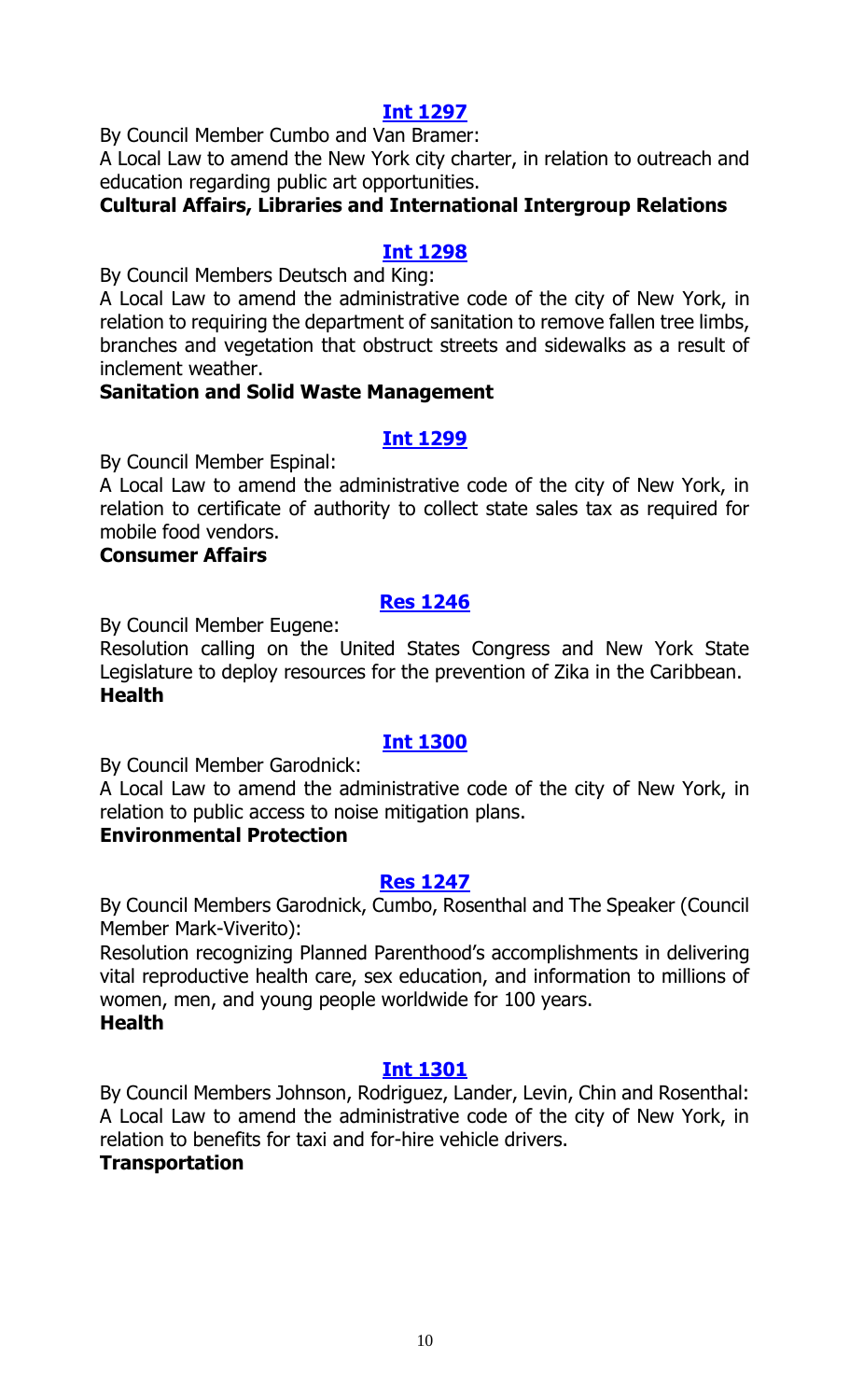# **[Int 1302](http://legistar.council.nyc.gov/LegislationDetail.aspx?ID=2858235&GUID=3AD14923-F958-4995-9BBD-23BD1B084270&Options=ID|&Search=)**

By Council Member Lancman:

A Local Law to amend the administrative code of the city of New York, in relation to requiring local representation on park conservancy boards.

#### **Parks and Recreation**

#### **[Int 1303](http://legistar.council.nyc.gov/LegislationDetail.aspx?ID=2858236&GUID=EFEAD05C-4A4E-47E3-ACDA-ADEAA0FB3F2A&Options=ID|&Search=)**

By Council Members Levine, Salamanca, Chin, Ulrich, Miller, Ferreras-Copeland, Cornegy, Menchaca and Rose (by request of the Manhattan Borough President):

A Local Law to amend the New York city charter, and the administrative code of the city of New York, in relation to expanding the availability of food vendor permits, creating an office of street vendor enforcement, and establishing a street vendor advisory board.

#### **Consumer Affairs**

#### **[Int 1304](http://legistar.council.nyc.gov/LegislationDetail.aspx?ID=2858255&GUID=D913311C-1C49-4703-BB5C-C3F3229167B1&Options=ID|&Search=)**

By Council Members Matteo, Rose, Ferreras-Copeland, Borelli, Ulrich, Vacca and Johnson:

A Local Law to amend the administrative code of the city of New York, in relation to the alternative exemption for veterans.

#### **Finance**

#### **[Int 1305](http://legistar.council.nyc.gov/LegislationDetail.aspx?ID=2855584&GUID=A8BE4F78-D5EC-4F9A-B65E-20C0AEB93184&Options=ID|&Search=)**

By Council Member Salamanca:

A Local Law to amend the administrative code of the city of New York, in relation to minimum notice of temporary parking restrictions related to the removal of trees.

#### **Parks and Recreation**

## **[Res 1248](http://legistar.council.nyc.gov/LegislationDetail.aspx?ID=2858253&GUID=254639EA-7BF1-45B4-BA0F-790E9BB848AF&Options=ID|&Search=)**

By Council Member Vallone:

Resolution commemorating the 70<sup>th</sup> anniversary of the Italian Republic. **Cultural Affairs, Libraries and International Intergroup Relations**

#### **[Int 1306](http://legistar.council.nyc.gov/LegislationDetail.aspx?ID=2858252&GUID=D0D73A4F-45ED-4111-9803-D2B882C90DC2&Options=ID|&Search=)**

By Council Member Williams:

A Local Law to amend the administrative code of the city of New York, in relation to prohibiting discrimination in the issuance of credit and requiring creditors to disclose to potential borrowers how their rate is calculated. **Civil Rights**

#### **[Int 1307](http://legistar.council.nyc.gov/LegislationDetail.aspx?ID=2858254&GUID=4D0914D6-6F60-48F1-BE57-ED9B94C5F7C0&Options=ID|&Search=)**

By Council Member Williams (by request of the Mayor): A Local Law to amend the New York city charter, in relation to department of buildings inspectors.

#### **Housing and Buildings**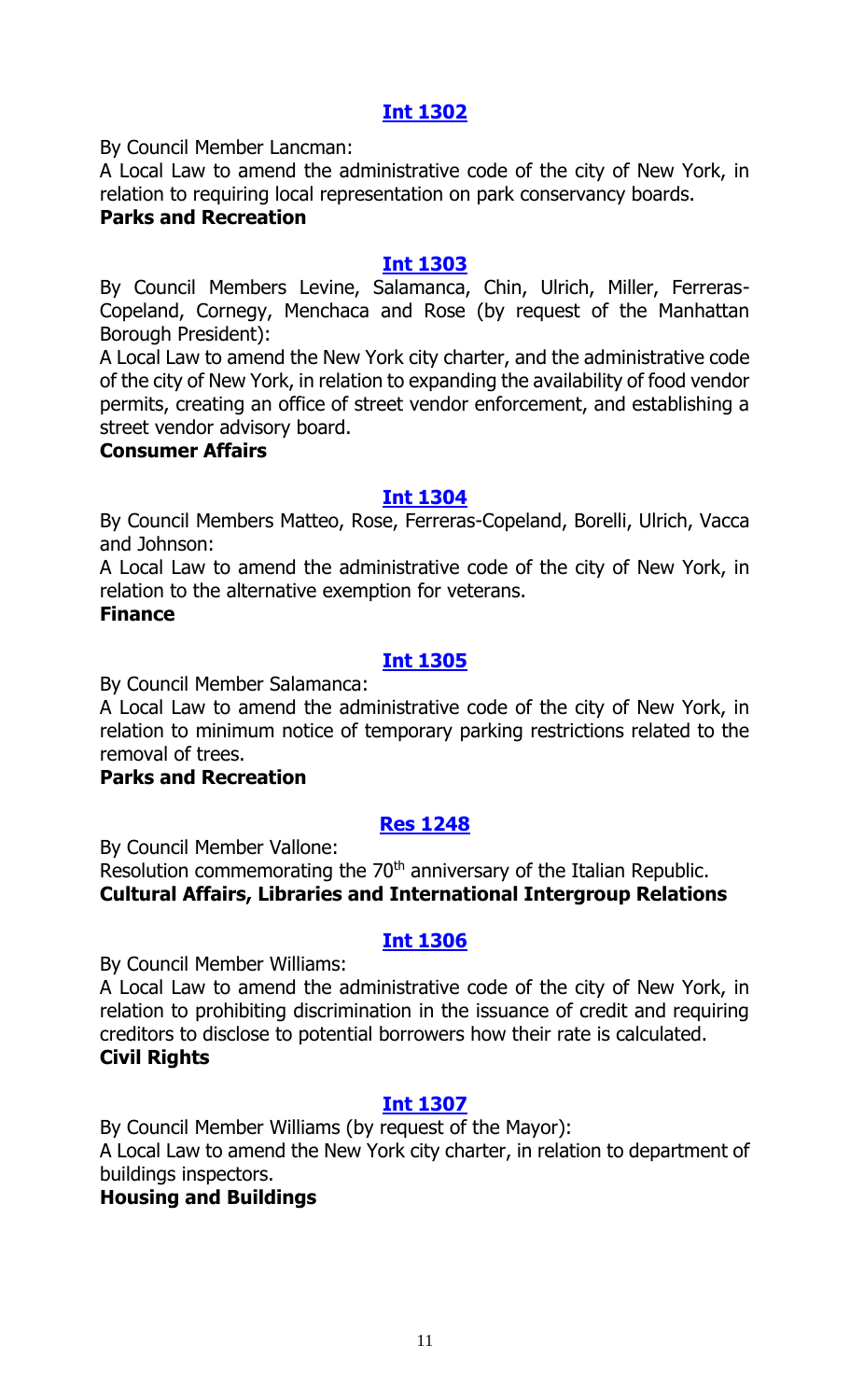#### **[Res 1249](http://legistar.council.nyc.gov/LegislationDetail.aspx?ID=2858259&GUID=DE70B30C-C210-45F6-8266-78305BC21B93&Options=ID|&Search=)**

By Council Member Wills:

Resolution calling on the New York State Legislature to pass and the Governor to sign A.8575, which seeks to create uniform baseline standards for drug testing, including synthetic cannabinoids, for individuals who are on probation or parole.

#### **Fire and Criminal Justice Services**

#### **[Res 1250](http://legistar.council.nyc.gov/LegislationDetail.aspx?ID=2858260&GUID=DD46AAB1-7D44-40C5-851B-FF3406AB5CAE&Options=ID%7c&Search=)**

By Council Members Wills, Johnson and Kallos:

Resolution calling upon the United States Congress to pass and the President to sign the Biotechnology Food Labeling Uniformity Act, which would require companies to label whether food contains genetically-engineered ingredients. **Consumer Affairs**

## **[L.U. 494](http://legistar.council.nyc.gov/LegislationDetail.aspx?ID=2858261&GUID=53112AF7-6FC4-4CEB-B91F-5B4BF7CE2147&Options=ID|&Search=)**

By Council Member Greenfield:

Application No. **C 160332 ZMX** submitted by Dominick Calderoni, Fred T. Santucci Jr., and Jeffery D Klein, pursuant to Sections 197-c and 201 of the New York City Charter, for an amendment of the Zoning Map, Section No. 4b, establishing a C2-2 district within existing R4 and R4A districts, on property located in the vicinity of Pierce Avenue and Williamsbridge Road, Borough of the Bronx, Community Board 11, Council District 13.

#### **Zoning and Franchises**

## **[L.U. 495](http://legistar.council.nyc.gov/LegislationDetail.aspx?ID=2858262&GUID=5C00FF30-8163-42CE-8BBD-C7FCCB4B7081&Options=ID|&Search=)**

By Council Member Greenfield:

Application No. **C 150312 ZMX** submitted by Upper Manhattan Development Corporation, pursuant to Sections 197-c and 201 of the New York City Charter, for an amendment of the Zoning Map, Section No. 6a, changing an existing C8-3 district to an R7D and R8 district and establishing a C1-4 district within the proposed R7D district, on property located in the vicinity of Grand Concourse and Concourse Village West, Borough of the Bronx, Community Board 4, Council District 17.

#### **Zoning and Franchises**

## **[L.U. 496](http://legistar.council.nyc.gov/LegislationDetail.aspx?ID=2858263&GUID=F3AB6C80-E449-44E2-A501-A17F09918BD4&Options=ID|&Search=)**

By Council Member Greenfield:

Application No. **N 150313 ZRX** submitted by the Upper Manhattan Development Corporation, pursuant to Section 201 of the New York City Charter, for an amendment of the Zoning Resolution of the City of New York, modifying Appendix F for the purpose of establishing a Mandatory Inclusionary Housing area, Borough of the Bronx, Community Board 4, Council District 17. **Zoning and Franchises**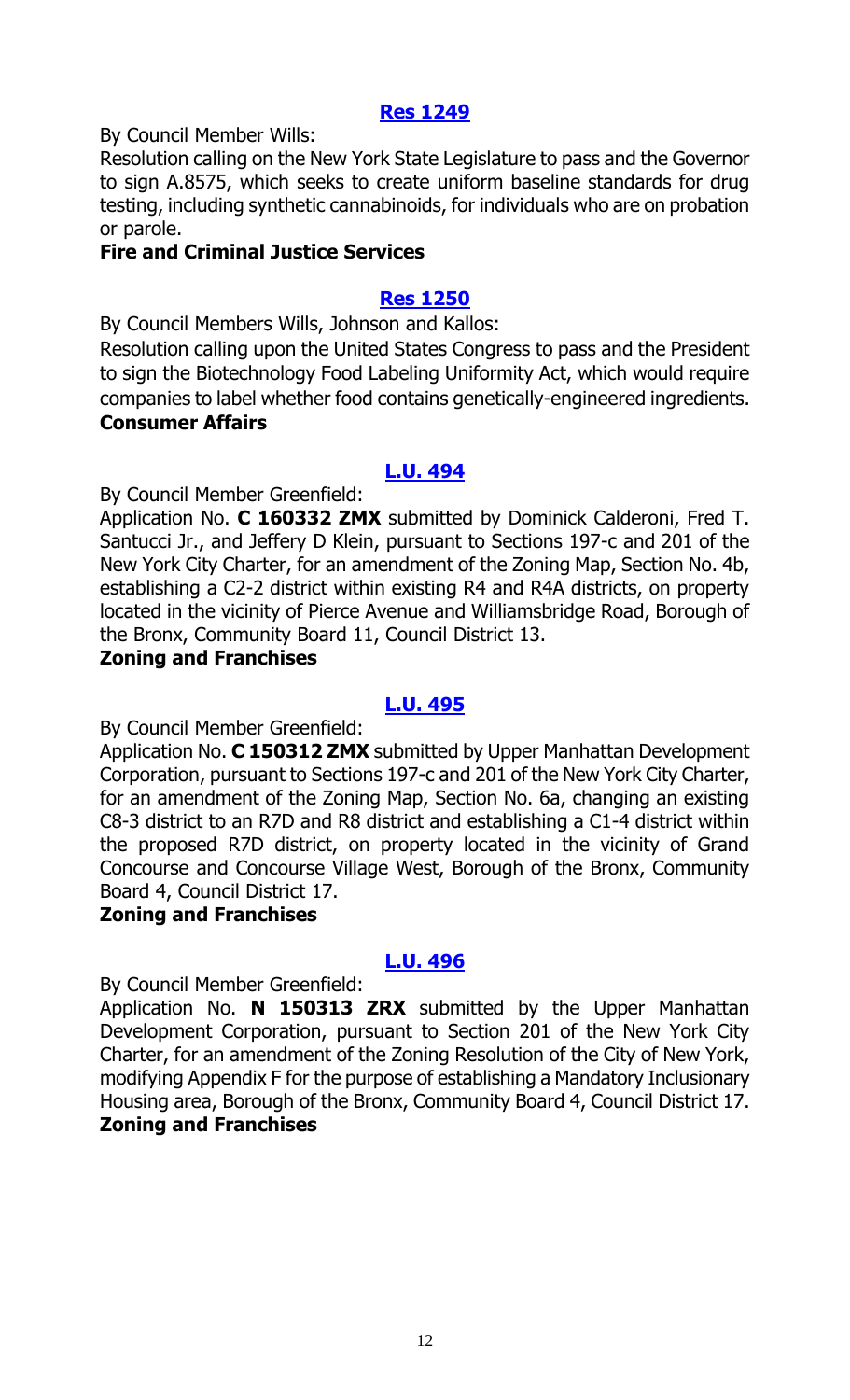# **[L.U. 497](http://legistar.council.nyc.gov/LegislationDetail.aspx?ID=2858264&GUID=FC2EBD6E-3A77-4529-947B-C7BDA4996F2D&Options=ID|&Search=)**

By Council Member Greenfield:

Application No. **C 160365 ZMX** submitted by Second Farms Neighborhood, HDFC, pursuant to Sections 197-c and 201 of the New York City Charter, for an amendment of the Zoning Map, Section No. 3d, changing an existing R7-1 district to an R8 district and establishing a C2-4 district within the proposed R8 district, on property located in the vicinity of Boston Road and Bryant Avenue, Borough of the Bronx, Community Board 6, Council District 17.

#### **Zoning and Franchises**

#### **[L.U. 498](http://legistar.council.nyc.gov/LegislationDetail.aspx?ID=2858265&GUID=7F7F5DE7-734B-47DB-9A06-54CD3EE280E8&Options=ID|&Search=)**

By Council Member Greenfield:

Application No. **N 160366 ZRX** submitted by the Second Farms Neighborhood, HDFC, pursuant to Section 201 of the New York City Charter, for an amendment of the Zoning Resolution of the City of New York, modifying Appendix F for the purpose of establishing a Mandatory Inclusionary Housing area, Borough of the Bronx, Community Board 6, Council District 17.

#### **Zoning and Franchises**

#### **[L.U. 499](http://legistar.council.nyc.gov/LegislationDetail.aspx?ID=2858302&GUID=B1A7E57D-761E-4E11-A7D6-E7B32B2BA482&Options=ID|&Search=)**

By Council Member Greenfield:

Application No. **C 160367 ZSX** submitted by the Second Farms Neighborhood, HDFC, pursuant to Sections 197-c and 201 of the New York City Charter for the grant of a special permit pursuant to Section 74-532 of the Zoning Resolution to waive the required off-street parking spaces for the existing developments on zoning lots Parcel 6 (Block 3131, Lot 20), Parcel 7 (Block 3136, Lot 1) and Parcel 8a (Block 3130, Lot 20), in connection with a proposed mixed-use development on property located at 1932 Bryant Avenue (Block 3005, Lot 65), Borough of the Bronx, Community Board 6, Council District 17. This application is subject to review and action by the Land Use Committee only if appealed to the Council pursuant to Charter Section 197 d(b)(2) or called up by vote of the Council pursuant to Charter Section 197  $d(b)(3)$ .

#### **Zoning and Franchises**

#### **[L.U. 500](http://legistar.council.nyc.gov/LegislationDetail.aspx?ID=2858303&GUID=14700F92-22B2-4A11-8B79-C66C026D7F9C&Options=ID|&Search=)**

By Council Member Greenfield:

Application No. **C 160368 ZSX** submitted by the Second Farms Neighborhood, HDFC, pursuant to Sections 197-c and 201 of the New York City Charter for the grant of a special permit pursuant to Section 78-312(c) and (d) of the Zoning Resolution to modify rear yard, height, and setback requirements for a proposed mixed use development within a proposed largescale residential development, on property located at 1932 Bryant Avenue (Block 3005, Lot 65), Borough of the Bronx, Community Board 6, Council District 17. This application is subject to review and action by the Land Use Committee only if appealed to the Council pursuant to Charter Section 197 d(b)(2) or called up by vote of the Council pursuant to Charter Section 197  $d(b)(3)$ .

#### **Zoning and Franchises**